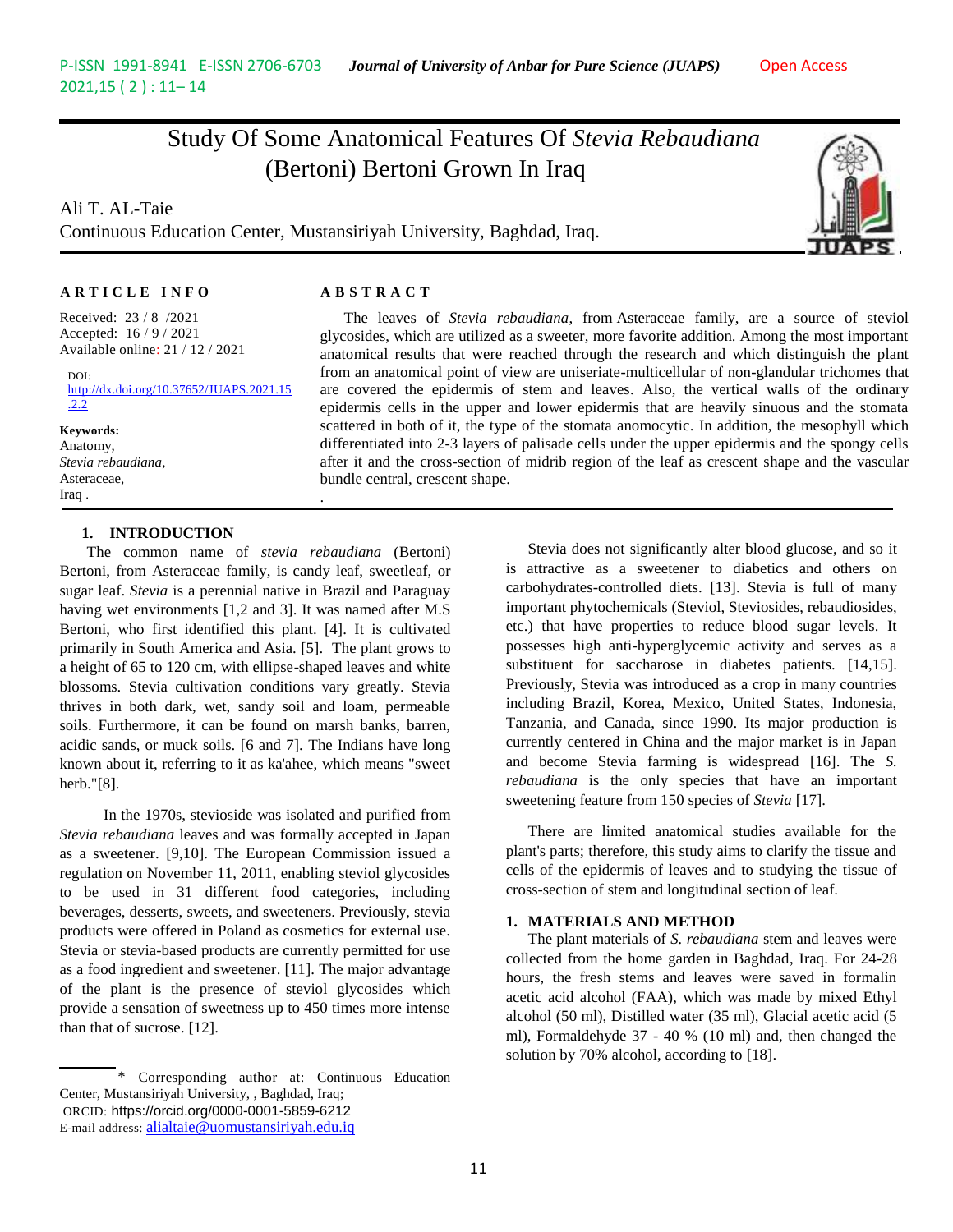The samples of stem and leaves were cut into small segments with a length by hand, using a razor blade and used distilled water to wash it, then put in 5% sodium hypochlorite for five minutes to remove the chlorophyll. Finally, the epidermal samples were put on the slides and mounted by cover slides with (D.P.X) Dextrin Plasticizer Xylene. According to [19], the samples were prepared with some modifications [20]. KRÜSS light microscope and AmScope microscope digital camera were used to examine and photograph all of the slides.

#### **2. RESULTS AND DISCUSSION:**

The stem of *S. rebaudiana* is cylindrical in the crosssection. The epidermis consists of one layer of ovoid cells and a uniseriate-multicellular of non-glandular trichomes. The cortex consists of 2-3 layers of collenchyma tissue under the epidermis and parenchyma tissue. The Pericycle has many vascular bundles connecting with as by the interfascicular cambium, each bundle consists of the xylem and phloem and the bundle covered by the bundle cap fiber from the upper of the phloem tip, the result agrees with [21], that shear to the Pericycle of stem were simple and the cortical parenchyma is thick. The pith located in the center of the stem consists of



ordinary parenchyma cells (Fig. 1).

Fig. 1: Cross section of stem of *S. rebaudiana*

The epidermis of leaves consists of the upper and lower surface, the vertical walls of the ordinary epidermis cells in

the upper and lower epidermis are heavily sinuous and the stomata scattered in the upper and lower epidermis, the type of the stomata anomocytic (Fig. 2).



Fig. 2**:** Surface view of leaf epidermis of *S. rebaudiana,*  appear the stomata when the A: Upper epidermis, B: Lower epidermis and C: The parts of stomata complex

Also, the non-glandular trichomes are uniseriatemulticellular, and they are distributed on both surfaces of the epiderm(Fig. 3).



Fig. 3: Surface view of leaf epidermis of *S. rebaudiana,*  appear the trichomes when the A: Upper epidermis and B: Lower epidermis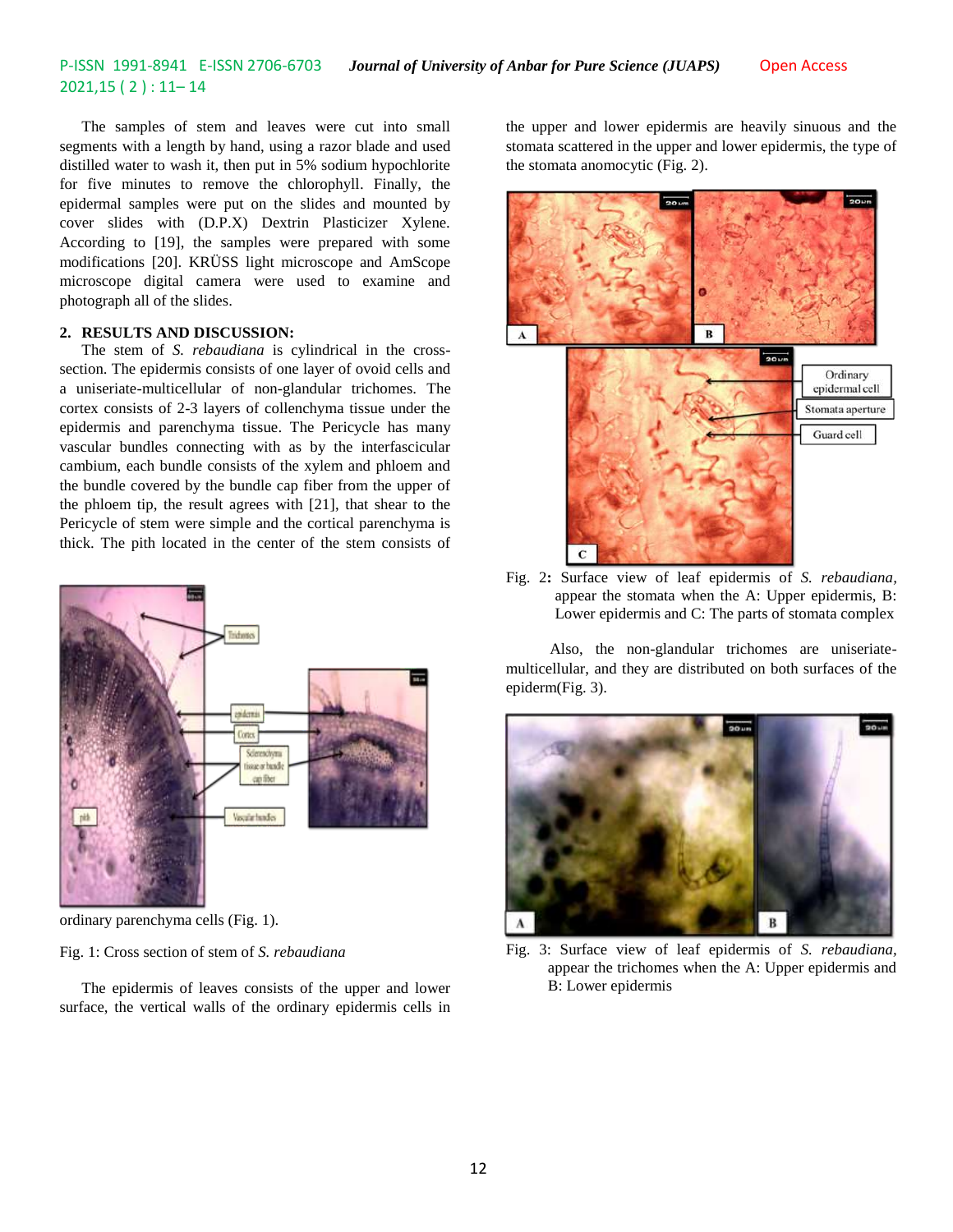The cross section of the leaf consists from the upper and lower uniseriate epidermis. And the upper epidermis is covered by the cuticle and the mesophyll, which is differentiated into 2-3 layers of palisade cells under the upper epidermis and the spongy cells after it, it is related with [21].The cross section of midrib region of the leaf as crescent shape showed upper and lower epidermis after it located the cortex, which mainly composed of ordinary parenchyma cells, the vascular bundle central, collateral, open, and crescent shape include xylem with variable size of vessels and phloem



(Fig. 4).

Fig 4: Longitudinal section of leaf show the midrib and blade part in the leaf of *S. rebaudiana.*

#### 3. **CONCLUSION**

The *S. rebaudiana* is the only species that has an important sweetening feature from 150 species of Stevia as a whole. Integrative, this study provides a novel perspective on the microscopic structure of plants. The study contributions to appear the plant anatomy of the stem, leaves, and epidermis of leaves, respectively and because there are limited anatomical studies available for the plant's parts; therefore, this study aims to clarify the tissue and cells of the epidermis of leaves also studying the tissue of cross-section of stem and longitudinal section of leaf. The stem of *S. rebaudiana* is cylindrical, in the cross-section. The epidermis is consisted of uniseriate-multicellular of non-glandular trichomes, and the

epidermis of leaves consist of the upper and lower surface, the vertical walls of the ordinary epidermis cells in the upper and lower epidermis are heavily sinuous and the stomata scattered in the upper and lower epidermis, the type of the stomata anomocytic, also the non-glandular trichomes are uniseriatemulticellular and they are distributed on both surfaces of the epidermis. The cross section of leaf consists from the upper and lower uniseriate epidermis, and the mesophyll which differentiated into 2-3 layers of palisade cells under the upper epidermis and the spongy cells after it. The cross section of midrib region of leaf as crescent shape.

#### **4. References**

- [1] Soejarto, D.D. (2002). Ethnobotany of Stevia and Stevia rebaudiana. In: inghorn, A.D.(Ed.), Stevia: The Genus Stevia. Taylor and Francis, London and New York, pp.40–67.
- [2] Brandle, J.E. and Telmer, P.G. (2007). Steviol glycoside biosynthesis. Phytochemistry 68,1855–1863.
- [3] Madan, S.; Ahmad, S.; Singh, G.N.; Kohli, K.; Kumar, Y.; Singh, R. and Garg, M. (2010). *Stevia rebaudiana* (Bert.) Bertoni – a review. Indian J. Nat. Prod. 1, 267– 286, IPC code; int.cl A61K 36/00, A23L 1/09.
- [4] Abeer Kazmi, Mubarak Ali Khan\*, Sher Mohammad, Amir Ali and Huma Ali. (2019) "Biotechnological Production of Natural Calorie Free Steviol Glycosides in Stevia rebaudiana: An Update on Current Scenario", Current Biotechnology; 8(2). https://doi.org/10.2174/2211550108666191210100751
- [5] Ranjan, R.; Jaiswal, J. and Jena, J. (2011). Stevia as a natural sweetener. IJRPC 1(4), 1199-1202.
- [6] Mishra, P., Singh, R., Kumar, U., Prakash, V. (2010). Stevia rebaudiana – A magical sweetener. Global J. Biotechn. Biochem., 5, 62–74.
- [7] Lemus-Mondaca, R., Vega-Galvez, A., Zura-Bravo, L., Ah-Hen, K. (2012). Stevia rebaudiana Bertoni, source of a high-potency natural sweetener: A comprehensive review on the biochemical, nutritional and functional aspects. Food Chem., 132, 1121–1132.
- [8] Tavarini, S. and Angelini, L.G. (2013). *Stevia rebaudiana* Bertoni as a source of bioactivecompounds: the effect of harvest time, experimental site and crop age on steviolglycoside content and antioxidant properties. J. Sci. Food Agric. 93, 2121–2129
- [9] Dacome, A.S.; Silva, C.C.; Costa, S.C.; Fontana, J.D.; Costa, C.E. and Adelmann, J. (2005). Sweet diterpenic glycosides balance of a new cultivar of *Stevia rebaudiana* (Bert.) Bertoni. Isolation and quantitative distribution by chromatographic, spectro-scopic, and electrophoretic methods. Process Biochem. 40, 3587– 3594.